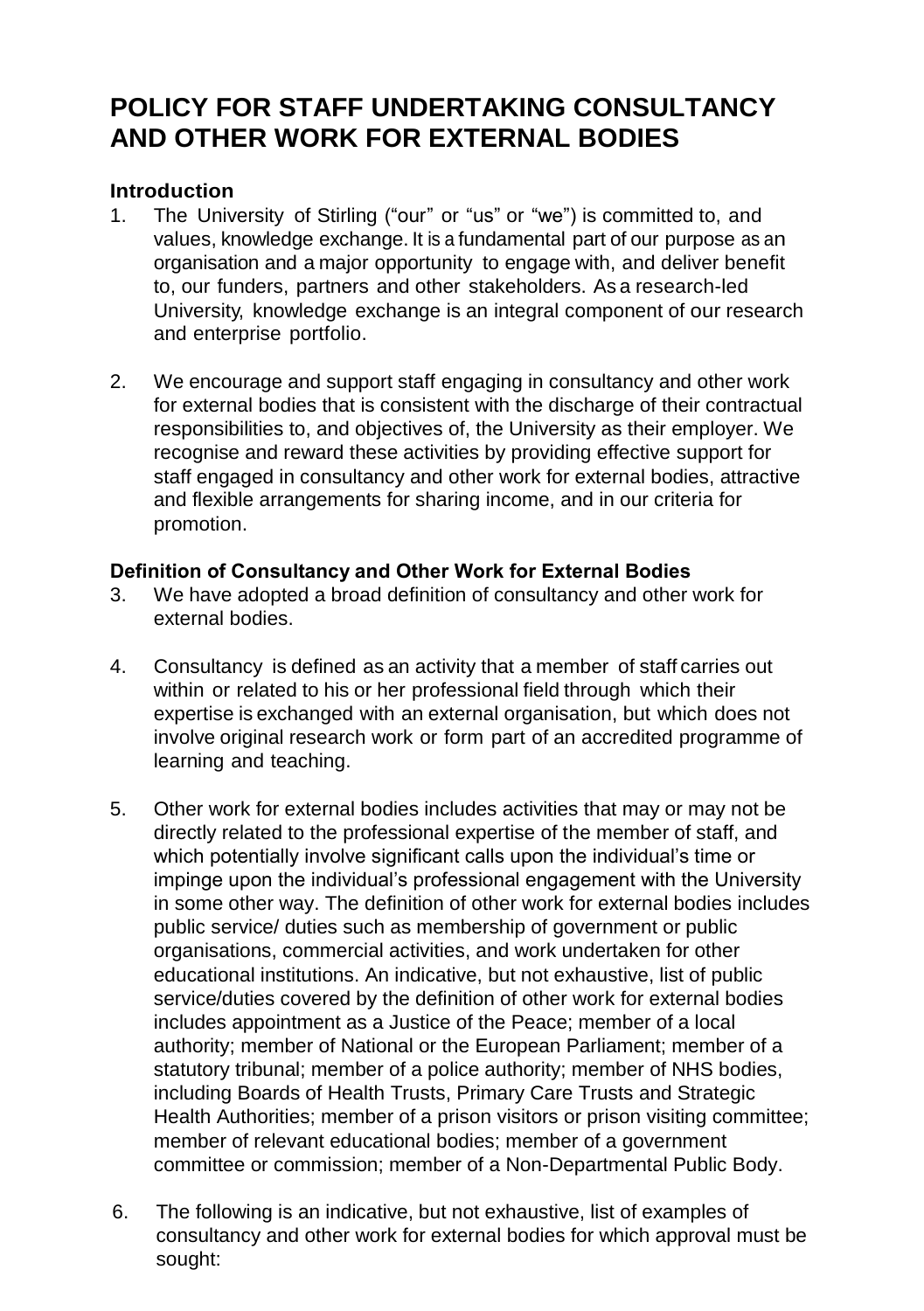- University Consultancies (where the contract is between the University and the external body);
- Provision of services and/or products (where the contract is between the University and the external body).
- Employment by external bodies (either paid or unpaid);
- Directorship of companies;
- Business or Professional Partnerships:
- Sole business or professional practice.
- Professional practice for external bodies;
- Regular journalistic work.
- 7. This policy applies to all such activities whether or not payment for services is involved. The definition of consultancy and external work does not include academic book publication; conference attendance or presentations; broadcasting (unless undertaken on a commercial basis), professional service on academic committees such as those operated by research funders; service for academic or professional associations, or external examiner duties. It is expected, nevertheless, that all such activities will be reported to line managers in accordance with normal management arrangements.

# **Disclosure of Consultancy and Other Work for External Bodies**

- 8. We require that all consultancy and other work for external bodies undertaken by our employees is disclosed and formal approval for such consultancy and other work for external bodies must be given. In addition to the legal duty of an employee to an employer, we have the following reasons for requiring disclosure of such work for external bodies:
	- Public Accountability: We have to be able to justify the use of public funds in circumstances in which the activity undertaken by its employee is not part of the formal contract of employment supported by public funds. Justification may be required by both internal and external auditors.
	- Costs: The full economic cost of any University resources, facilities, services personnel or material must be recovered. No unrecovered costs must fall on the University in respect of work by an employee for an external body, except in specific circumstances and with prior approval.
	- Income from consultancy and other work for external bodies: The price charged for work for external bodies should be set at a level so that normally, as a minimum, the full economic costs to the University are recovered and, where appropriate, to generate additional income for the University and the employee.
	- Contracts: No work for external bodies should be undertaken that implies any contractual obligations with a third party on the part of the University unless the University has agreed to such obligations.
	- Propriety: Work for external bodies should be academically and professionally appropriate and it should not bring the University's good name into disrepute. It must also comply with ethical guidelines. For further information, please see the University's Code of Good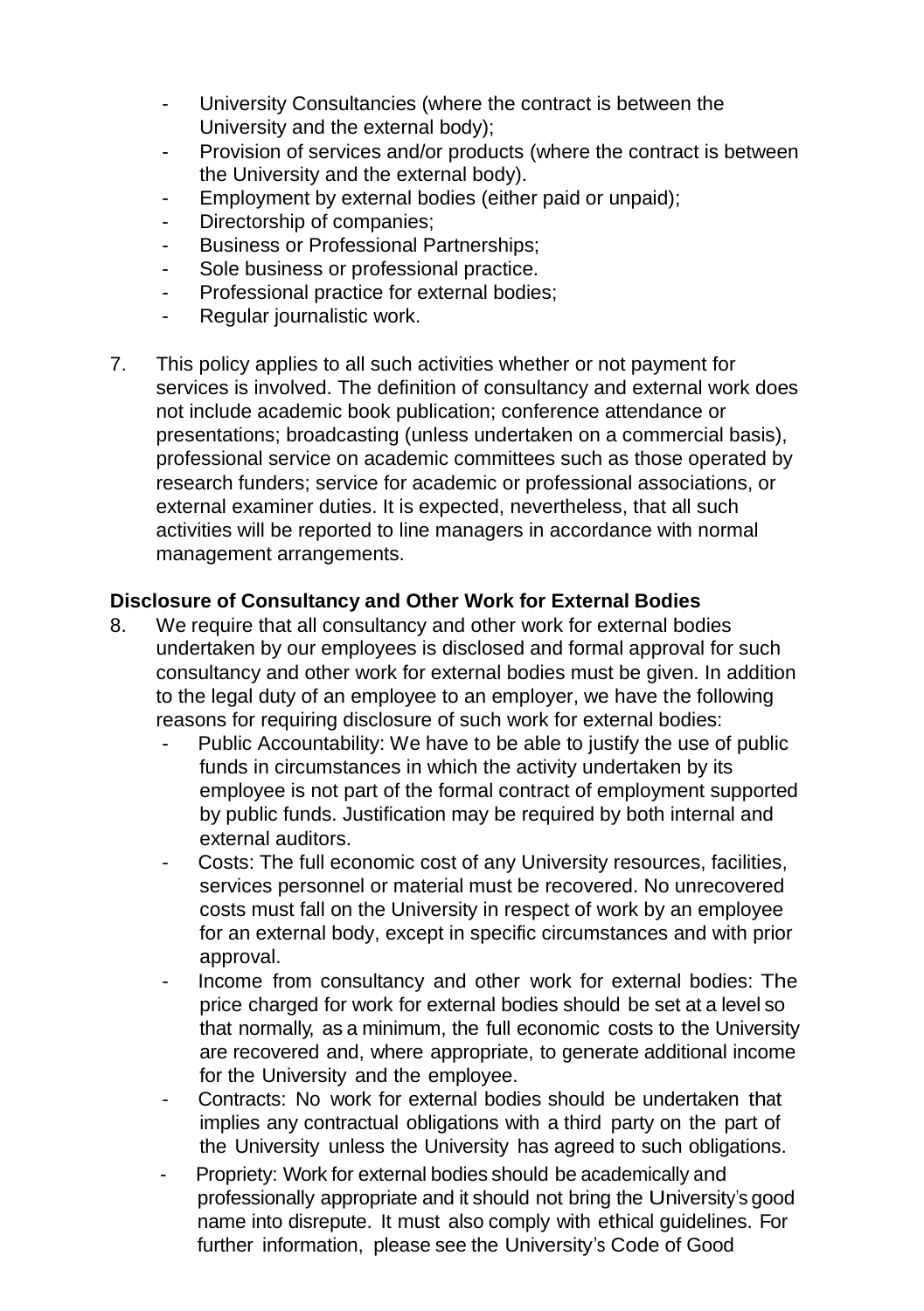Research Practice.

- Intellectual Property: Work for external bodies should be consistent with the terms and conditions of the University's policy on Intellectual Property. For further information and guidance, please contact the Research & Enterprise Office.
- Probity: Potential conflicts of interest can only be avoided by full disclosure of work for external bodies. Normally, where a member of staff undertakes external work for a third party, they should not be involved in determining the final terms of any contract between that third party and the University. This negotiation will be undertaken by the Research and Enterprise Office.
- Quality Assurance: The University requires to have in place appropriate arrangements to assure the quality of work for external bodies, and to ensure that its contractual obligations to third parties can be met in the event of a member of staff originally undertaking the work being unable to complete the work for whatever reason.

## **Requirement for Formal Approval to Undertake Consultancy and Other Work for External Bodies**

- 9. Engaging in Consultancy and other work for external bodies is subject to formal approval in advance by the employee's Dean of Faculty, given the potential impact on the time and resources of the individual and/or facilities, resources, reputation and responsibilities of the University. The University does not prescribe a maximum limit on the amount of time spent by employees on these activities provided that they do not negatively impact on, or compromise, the discharge of the employee's contractual responsibilities to the University. Ultimately, we must be satisfied that the individual will continue to perform all the duties required of them by their contract of employment with the University and that the consultancy and other work for external bodies does not conflict with the interests of the University. If this is not the case, permission to undertake the activity will be withheld.
- 10. In some circumstances, consultancy and other work for external bodies can also be undertaken on a private basis (see "Private consultancy" below). Permission to undertake such work is also subject to formal approval in advance by the University, given the potential impact on the time of the individual and their contractual responsibilities to the University.
- 11. Failure to disclose or obtain formal approval for consultancy and other work for external bodies as required by this policy shall be regarded as a disciplinary matter, and subject to the University's regular disciplinary procedures. In addition, members of staff will not be indemnified or insured by the University in circumstances where formal approval for consultancy and work for external bodies has not been obtained.
- 12. If an employee is in any doubt as to whether the work they propose to do falls within the definition of consultancy and other work for external bodies within this policy, and therefore whether such work should be disclosed and approval sought, the employee should seek the advice of the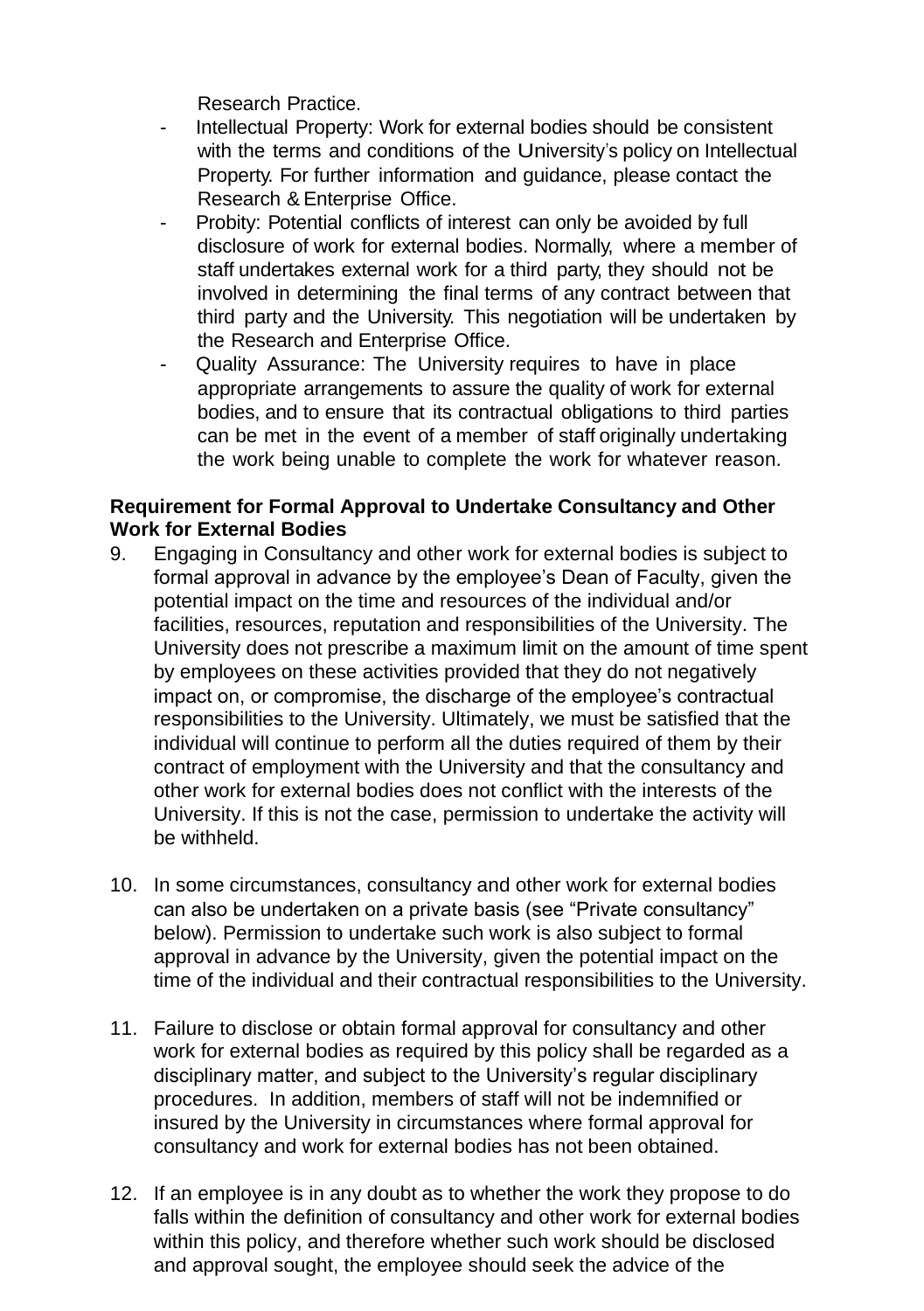Research & Enterprise Office.

### **University Consultancy**

- 13. In recognising the value of consultancy and other work for external bodies, the University provides supportive arrangements through which such work can be undertaken and encourages all staff to utilise them. Our criteria for promotion and progression also take full account of participation in knowledge exchange activities.
- 14. The University will offer Professional Indemnity Insurance to a member of staff undertaking consultancy or work for other external bodies as defined by this policy, provided that prior approval for the work has been granted by the University and that the agreement or contract to undertake the work is between the University and the external body (private consultancy is, therefore, explicitly excluded from these provisions). We will also provide Professional Indemnity Insurance for our employees undertaking public duties for which formal approval has been obtained. The University disclaims all liability for negligence, malpractice or lack of exercise of due care in every case in which work for other external bodies is undertaken without prior approval. The holding of a University post in a particular discipline could be held as evidence of professional competence in that discipline. Despite the disclaimer above, therefore, the University might be pursued for damages in respect of alleged incompetence of a member of staff undertaking work for external bodies where permission has not been granted. This would result in a situation where not only the individual, but the University could find itself uninsured against the risk.
- 15. We maintain standard Consultancy and Other Work for External Bodies contract terms and conditions for reasons of good governance, simplicity and efficiency. Where possible, consultancy and outside work should be undertaken under these terms and conditions. However, it is recognised that contract terms and conditions may require to be varied from time to time in some circumstances to meet sponsor requirements. In every case, contract terms and conditions are subject to acceptance on behalf of the University by a person authorised by the University Court to accept contracts.
- 16. Consultancy activity may not be approved where there are other constraints on the member of staff 's time and availability or where it is not in the best interests of the University to undertake the activity at that time.
- 17. The University's name may not be used without approval. Requests for use of the University name by third parties in endorsing Consultancy work being funded by the third party, or any output or outcomes from that Consultancy, should be referred to the Research & Enterprise Office. While it is unlikely that any such request arising from approved Consultancy will be turned down, possible misuse of the University's name in endorsing Consultancy output means that prior agreement is required.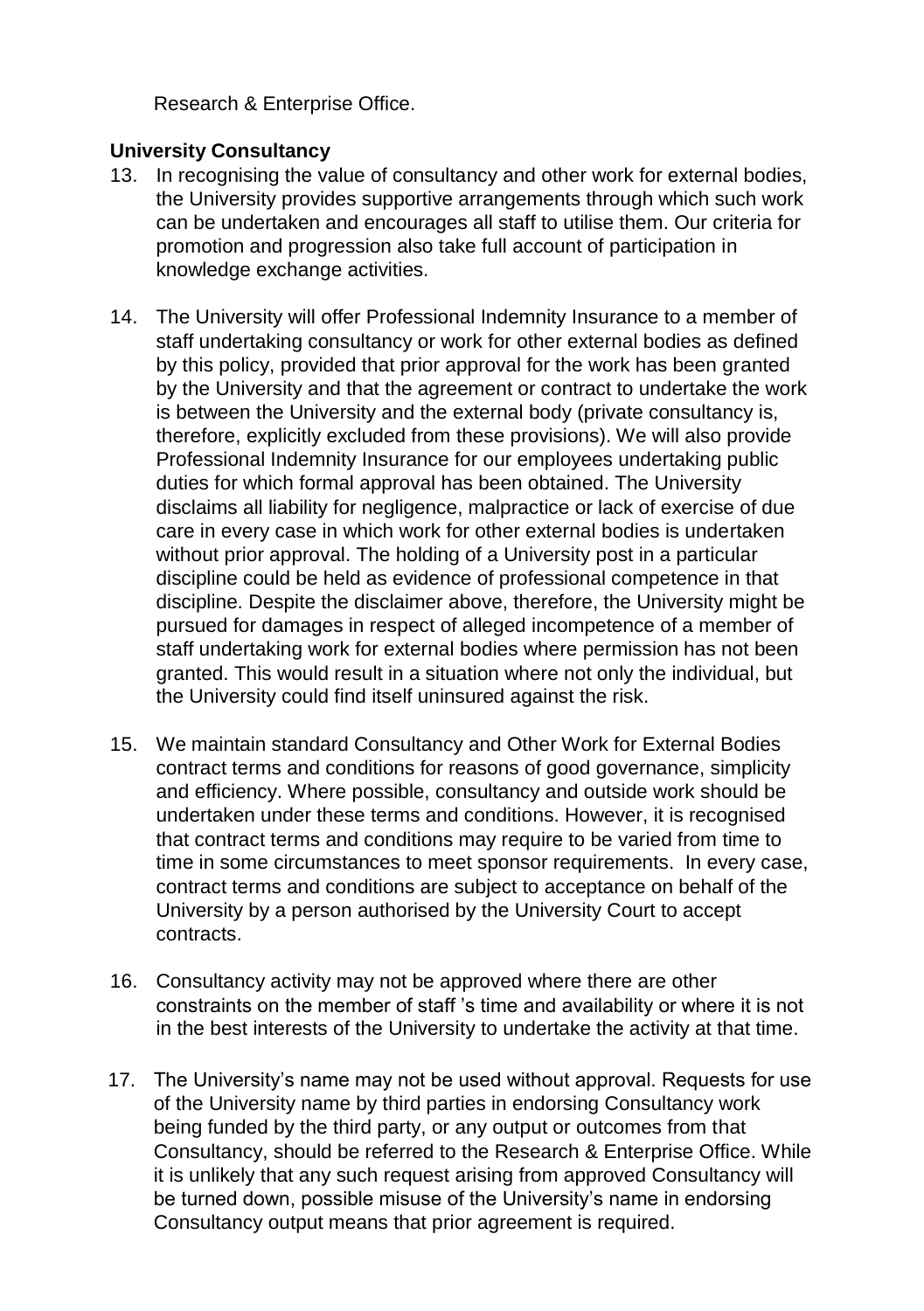### **Private consultancy**

18. As noted above, there are some circumstances where permission may be granted to a member of staff to undertake consultancy or other work for external bodies as a private individual. In undertaking such work, the member of staff must make it clear to the external body that they are doing so as a private individual rather than a University employee. The individual will be required to indemnify the University should any costs, claims, damages or expenses be incurred by the University as a consequence of the work. The individual will not be covered by Professional Indemnity Insurance or any other insurance provided by the University and must ensure that there is no interference with or compromise of their contractual responsibilities to the University. The individual is responsible for declaring any income from such work on all relevant tax returns and the University will have no responsibility for any tax, national insurance, interest or penalties payable in connection with the work. No use may be made of facilities, resources, equipment or premises belonging to the University whilst undertaking private work. The University's name and/or endorsement (including use of headed paper, university business cards, and other branded materials) cannot be used in connection with private consultancy.

### **Use of Income from Consultancy and Other Work for External Bodies**

- 19. Except where permission is given to undertake consultancy or other external work on a private basis, we make it a condition of approval of work for external bodies that details of time commitments of such work, and any earnings generated by the work are disclosed to the University.
- 20. All revenues from consultancy and other work for external bodies undertaken in the name of the university must be paid by the external bodies directly to the University.
- 21. Any income recovered from consultancy or other external work will first be used to meet the full economic costs incurred by the University. (For further information, please see the University's Pricing Policy for Research and Knowledge Transfer). Such income will be distributed to Faculties through the normal resource allocation and budget setting procedures. Deans of Faculty are encouraged, in their internal use and allocation of resources, to recognise the contribution made to their budgets by members of their staff undertaking consultancy and other external work. Any income received which is in excess of that required to meet the University's full economic costs will be allocated to the Faculty/Faculties of the individual(s) undertaking the work. The Dean(s) of those Faculty/Faculties shall have discretion, in consultation with the individual(s) concerned, over whether to make such income available as an additional personal payment, or to have it placed into a division discretionary fund which shall then remain available to support the research and enterprise work of the individual(s) concerned, or a combination of the two. Any additional personal payments will be made in accordance with the University's normal payment arrangements and subject to the deduction of Income Tax and National Insurance contributions, and any other deduction